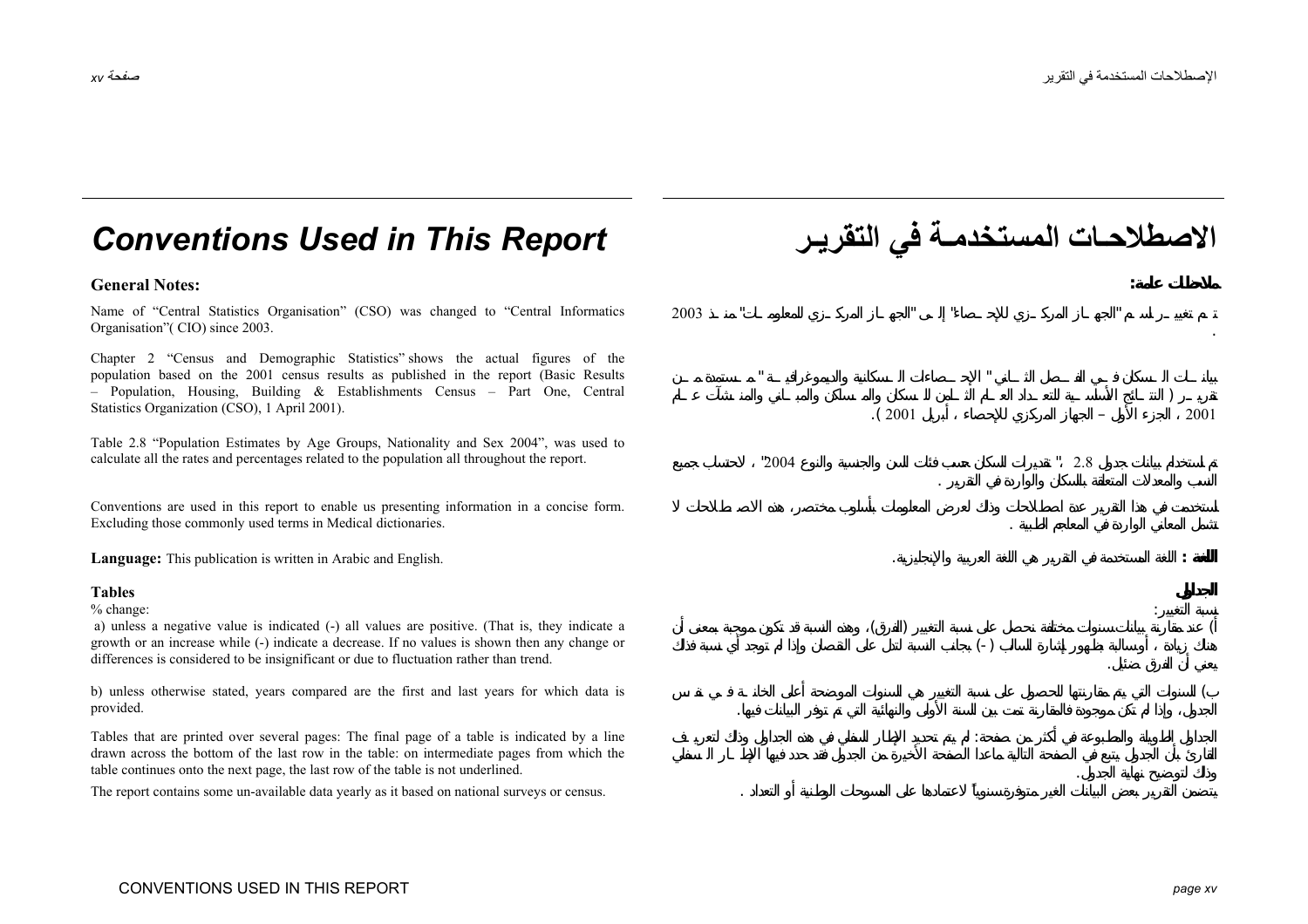# CONVENTIONS USED IN THIS REPORT

### **International Classification of Diseases**

a) Effective from 2003 The Ministry of Health started implementation of ICD-10, World Health Organization (W.H.O.) – printed 1992.

b) In terms of tables with five years of data from only 2000 to 2002, the ICD codes and its description either (e.g. based on diagnosis, or cause of death, or reported cases) by ICD-9.

**Allied Health***:* include Pharmacists & technicians, Dental hygienists technicians, Laboratory technologist and technicians, Radiographers & technicians, Physiotherapists, Occupational therapists.

#### **Chapter 1 - Summary Statistics -**

#### **Table 1.1**

The population figures for the year 2000 represent the estimated population based on the 1991 census. While the 2001 & 2004 estimates based on the 2001 census.

The Public Security Health Center renamed to Directorate of Health and Social Welfare since 2003.

Physicians: Number of Arabian Gulf University physicians is included as a total within the government sector because these physicians are practicing at government hospitals and health centers.

Effective from 2004, a separate chapter within the Private Sector to present the data for Joslin Diabetes Center in this report.

Beds excluding baby cots at Special Care Baby Unit. .

In-patients: the total include beds at Special Care Baby Unit.

Allied health resources: number of physicians etc stated under Training Directorate because some of these resources are officially under internal or overseas training programs for further studies.

Muharraq Maternity Hospital: in previous years data belong to long stay wards in Muharraq hospital was included within Muharraq hospital, but since 2001 it is included with Geriatric hospital data.

Out-patients visits at health center shown in this table represent the total of following visits: General, Dental, Mother and Child and Diabetic clinics.

. 2003 (1992 – ICD – 10) 2002 $2000$  (  $($ **Nurses***:* excluding practical nurses and other grades below staff nurse. . **: : 1.1** 2000. 2001 2004 2001 1991 **Table 1.3, Table 1.4, Table 1.5 1.5 1.4 1.3** .2003:2004 .. :... : .:2001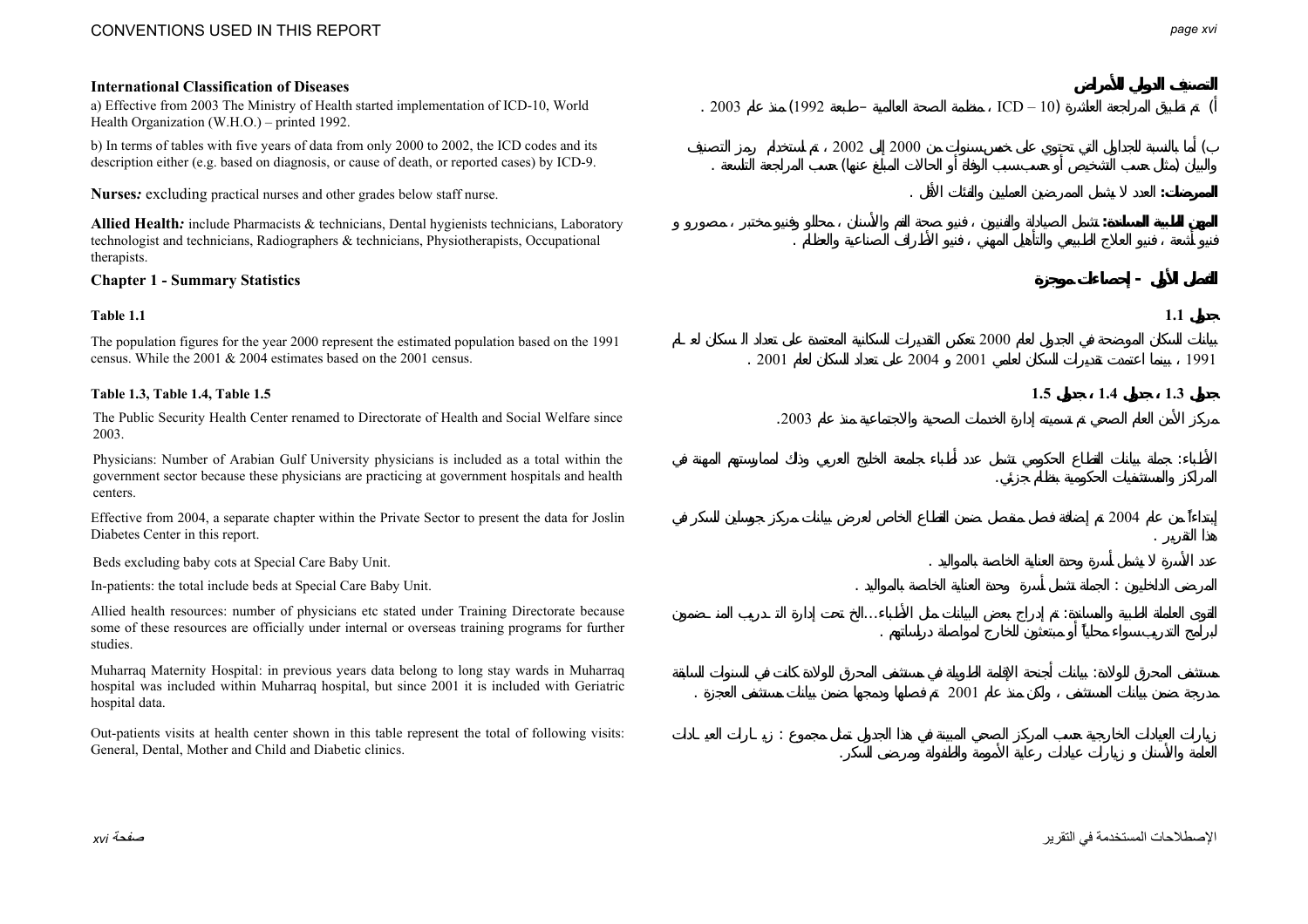### **Chapter 2 - Census & Demographic Statistics -**

Population figures used in this chapter based on the latest census April, 2001and provided by the Central Informatics Organization. We have used Population Estimates 2004 for calculating all related rates & percentages.

Source of Population estimates by region and health centers since 2002 is the Central Informatics Organization previously known as Central Statistics Organization, where in previous years it was calculated at Health Information Directorate by using a fixed percentage of population distribution by region, nationality and sex.

#### **Chapter 6 - Public Health -**

The remarkable decrease in the number of reported cases of both Syphilis and Gonococcal Infection was due to patients visited private clinics and cured without taking any sample for further conformation of the disease. These patients were reported under "Other Sexual Transmitted Diseases – STD" with total of 458 cases.

#### **Table 6.3**

 $MMR<sub>1</sub>$ : A shift of Measles vaccine for Infant from the age of 9 months to age 1 year since 1999.

#### **Table 6.5**

Percentage Coverage of TT will normally be decreased by time as most of the pregnant women were immuned at childhood or school vaccination program.

Percentage Coverage for child protection at birth (CPB) by tetanus vaccination against tetanus neonatorum will normally be increased by the number of newborns protected at birth against tetanus from their mother who received 2 doses or more of tetanus any time in her life.

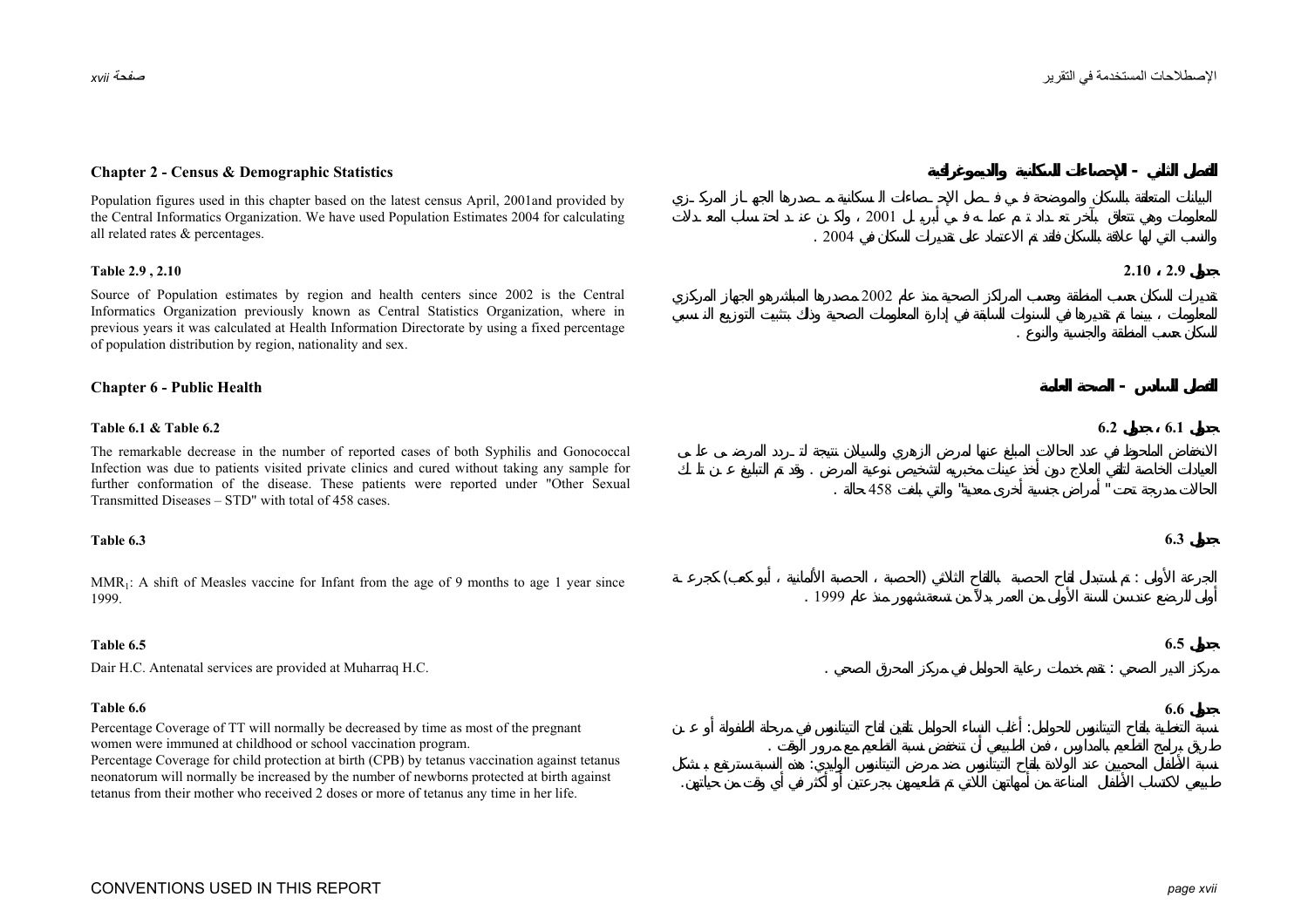# **Chapter 7 - Primary HealthCare -**

### **Table 7.1**

Diabetic Clinic: Diabetic out-patient visits were separated from the general clinic for nine health centers since 2003.

Health centers with no antenatal services are referred to other health centers as follows:

- Antenatal services for Dair H.C. patients is offered in Muharraq H.C.
- This service is offered for Jaw & Asker Clinic patients in Hamad Kanoo H.C.
- This service is offered for Zallaq clinic patients in Kuwait H.C.

### **Table 7.10**

% of pregnant women received Tetanus Toxoid: there are different between percentages are shown in this table and table 6.6 in Public Health chapter because of using different dominators in Primary health care chapter the percentage is calculated at the Ministry of Health level:

Pregnant women received  $2^{nd}$  dose or more of Tetanus Toxoid in a year  $\times$  100 Total antenatal (first visit) of the same year.

In Public Health chapter is calculated at the Kingdom level:

Pregnant women received  $2^{nd}$  dose or more of Tetanus Toxoid in a year  $\times$  100 Total registered live births of the same year

This difference occurs since 2001 because in previous year same dominator was used in both chapters which is the total antenatal visits, but this year Public Health decided to change the dominator to registered live births because it covers all health institutions in the Kingdom, where is the number of antenatal visits covered health centers only. This matter will be discussed with both parties to unify calculation method.

### **Chapter 8 - Vital Statistics -**

*Reported Births:* are births notified by Maternity hospitals. Total reported births figure is used in calculating rates related to births except rates by nationality, we used Registered births figure as it is mentioned in Table 1.8.

*Registered Births:* are births registered at Births & Deaths Registration Office at Public Health Directorate when a birth certificate is sought for a child. This is all births in the year including those that took place in the year and were registered during the  $1<sup>st</sup>$  three months of the following year.



الإصطلاحات المستخدمة في التقرير صفحة *xviii*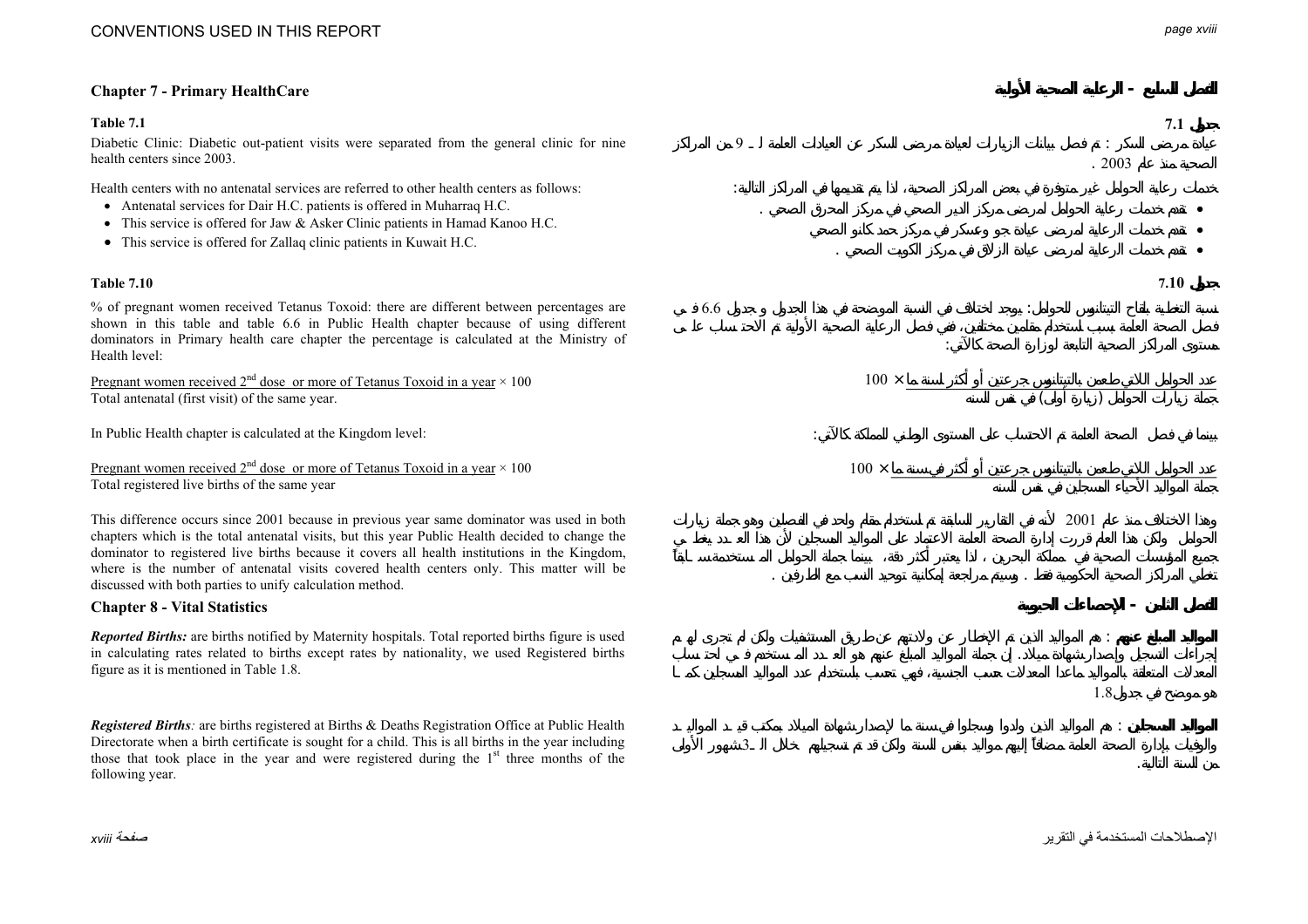| <b>Chapter 9 - Secondary HealthCare: Government Sector</b><br>(Salmaniya Medical Complex)                                                                                                                                                                                            |       |      |      |      |     |       |      |
|--------------------------------------------------------------------------------------------------------------------------------------------------------------------------------------------------------------------------------------------------------------------------------------|-------|------|------|------|-----|-------|------|
| Table 9.1                                                                                                                                                                                                                                                                            |       |      |      |      |     | 9.1   |      |
| Beds were distributed according to the departmental need.                                                                                                                                                                                                                            |       |      |      |      |     |       |      |
| Obstetrics include 20 beds in Labor and Delivery Ward.                                                                                                                                                                                                                               |       |      |      |      | 20  |       |      |
| Totals excluding Special Care Baby Unit.                                                                                                                                                                                                                                             |       |      |      |      |     |       |      |
| Short Stay Beds (Ward 62) re-opened in 2001 under Others.                                                                                                                                                                                                                            | .2001 |      |      |      |     | 62    |      |
| Ward 12: was used as decanter in 2001 because of renovation of SMC ward.                                                                                                                                                                                                             |       |      |      | 2001 |     | 12    |      |
|                                                                                                                                                                                                                                                                                      |       |      |      |      |     |       |      |
| Table 9.2, Table 9.3                                                                                                                                                                                                                                                                 |       |      |      |      | 9.3 | 9.2   |      |
| Private ward include 413 $\&$ 410: data is already included within the related departments,<br>except number of beds.                                                                                                                                                                |       |      | :413 | 410  |     |       |      |
| Beds in Surgical department has been used for dental inpatients in 2001, so the total admission<br>of the surgical department includes dental inpatients to enable the calculation for the other<br>utilization of beds indicators in the table.                                     |       | 2001 |      |      |     |       |      |
| <b>Table 9.18</b>                                                                                                                                                                                                                                                                    |       |      |      |      |     | 9.18  |      |
| Total outpatients visits: Visits to the physiotherapy, occupational therapy and day case unit<br>were separated form the total outpatients visits.                                                                                                                                   |       |      |      |      |     |       |      |
| Physiotherapy: physiotherapy services in health centers were started at Ibn Sina in 1992 and at<br>National Bank of Bahrain health center in 1996, administratively they were reported to<br>Salmaniya Medical Complex and their data also was included within Salmaniya Complex. In |       | 2001 | 1996 |      |     |       | 1992 |
| July 2001, these services were officially separated from Salmaniya Medical Complex<br>therefore, their data were excluded from this table and presented in the Primary Health Care<br>(Table 7.14).                                                                                  |       |      |      |      |     | .7.14 |      |